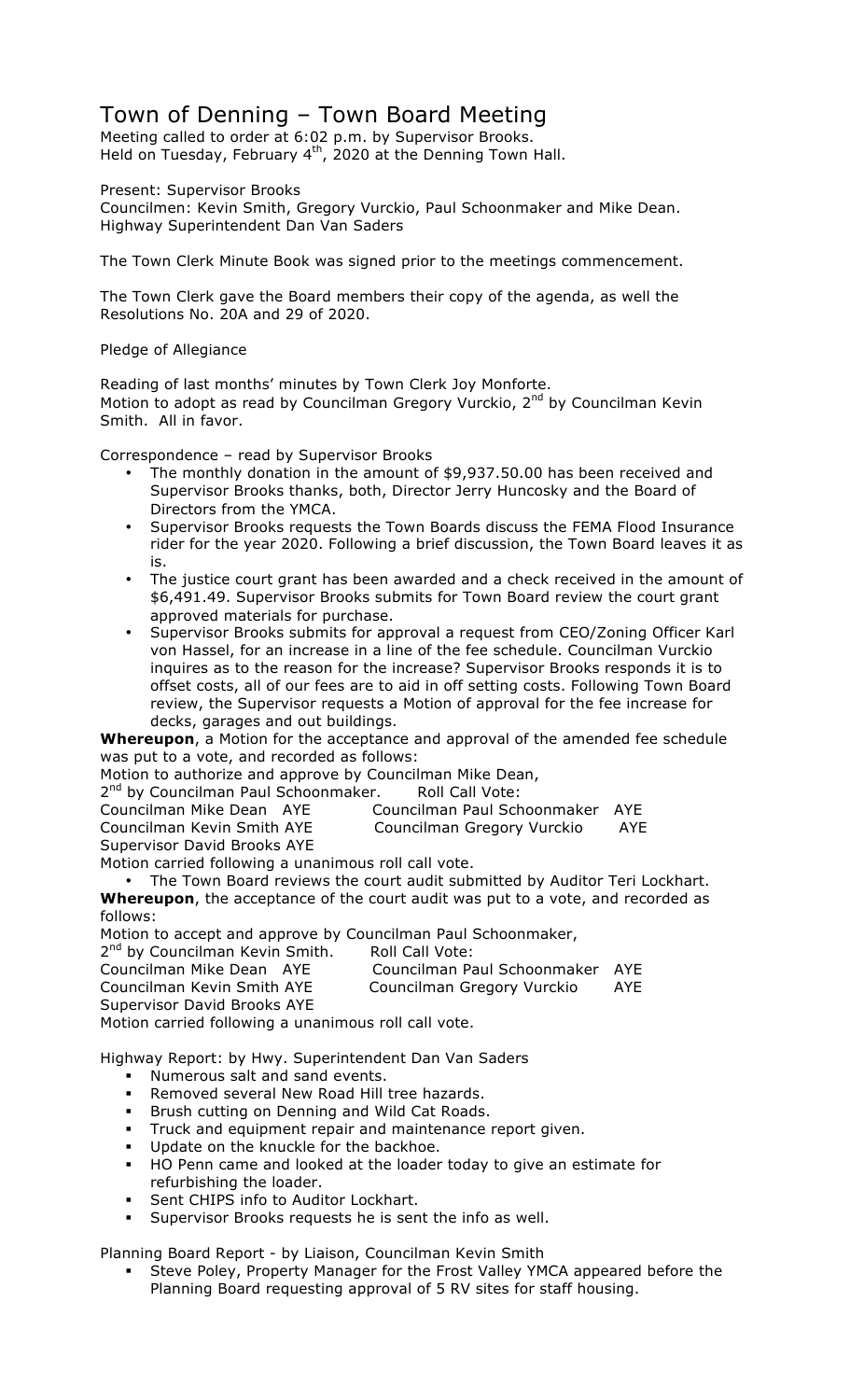- They will have their own water and septic.
- ! The members still have questions on ADA, and want clarification. Brief discussion follows. The issue will be discussed at the meeting he, the Supervisor, attends.
- ! Supervisor Brooks informs the Board that CEO von Hassel met with Mr. Kobayashi and Dan Bishop on Sunday. He further comments he is looking at the March meeting for himself, CEO von Hassle, Dan Bishop and Mr. Kobayashi.
- Supervisor Brooks asks Councilman Smith if he has any comments on the zoning changes, and if so, to please get them to him.
- ! Supervisor Brooks asks if any logging permits have come in from the Pack property in Sundown? Councilman Smith responds, no.

Supervisor Brooks comments; he will continue with the resolutions as Judge Follender has not arrived.

#### Resolution No. 20A of 2020

**WHEREAS** New York State Town Law section 27 authorizes the Town Board to determine the salaries of town officers and employees, and

**WHEREAS** the salary for foreman is in need of correction.

**NOW, THEREFORE**, be it **RESOLVED** that the following salary be fixed for the following employee for the Fiscal Year 2020 and as approved in the adopted 2020 Budget.

Foreman from \$ 24.33 per hour to \$24.35 per hour.

**Whereupon**, the Resolution was put to a vote, and recorded as follows: Motion to adopt and approve by Councilman Kevin Smith,

2<sup>nd</sup> by Councilman Mike Dean. Roll Call Vote: Councilman Mike Dean AYE Councilman Paul Schoonmaker AYE Councilman Kevin Smith AYE Councilman Gregory Vurckio AYE Supervisor David Brooks AYE

Motion carried following a unanimous roll call vote.

### Resolution No. 29 of 2020

**WHEREAS** the Denning Town Board seeks a Financial Manager for Accounting, the financial information in conformity with GAAP. As set forth by the Comptroller of the State of New York and as found in the Accounting and Reporting Manual.

**NOW THEREFORE BE IT RESOLVED** that the Town of Denning Town Board **HEREBY** appoints Teri Lockhart as the Financial Manager for the Town of Denning in the amount of \$5,200.00 for the year 2020.

**Whereupon**, the Resolution was put to a vote, and recorded as follows: Motion to adopt and approve by Councilman Mike Dean, 2<sup>nd</sup> by Councilman Gregory Vurckio. Roll Call Vote: Councilman Mike Dean AYE Councilman Paul Schoonmaker AYE Councilman Kevin Smith AYE Councilman Gregory Vurckio AYE Supervisor David Brooks AYE Motion carried following a unanimous roll call vote.

Supervisor Comments:

- Supervisor Brooks informs the Board; he and Councilman Vurckio will have a meeting with the Dec regarding changes, a review of procedure and efforts at the Blue Hole, sometime this month. However, after the Halloween storm the middle of the Blue Hole has filled in.
- Councilman Schoonmaker asks if there is any update on the injunction against NYS? Response none, he is aware of.
- Supervisor Brooks comments he is working on the paperwork for the Sundown Stream Re-location project.
- Discussion opened on the Central Hudson project to relocate poles along the roadway and out of the woods, it also means an upgrade in services. He is trying to contact the DEP regarding this project.
- Supervisor Brooks requests the Councilman Vurckio be Clerk of the Works for the highway storage barn construction project, saying he has the background to understand what needs to be done. Councilman Vurckio agrees.
- Supervisor Brooks replies thank you.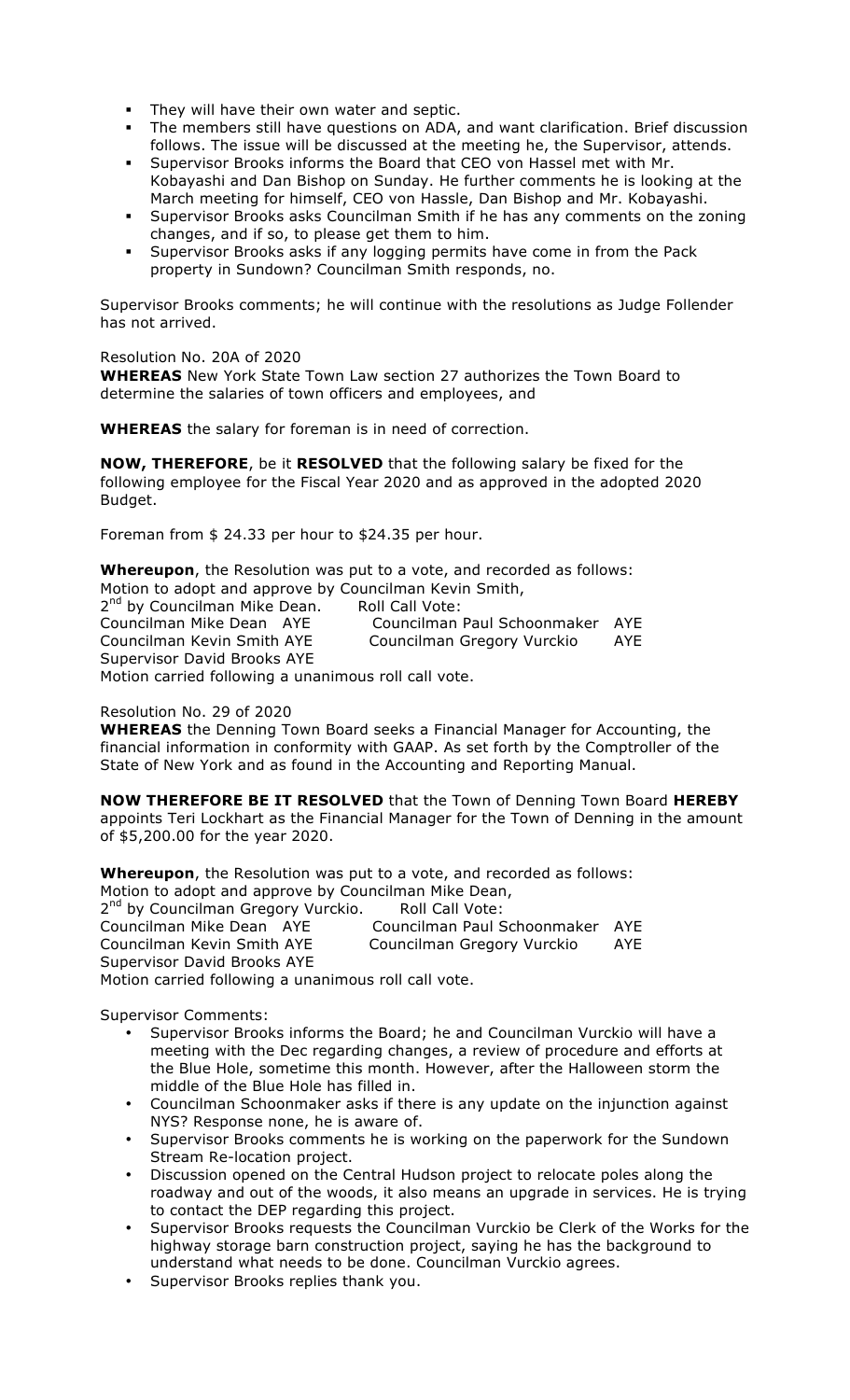Supervisor Brooks calls for Councilmen Comments:

- ! Councilman Vurckio gives an update on the CWT and the disagreement on language between the DEC and Delaware County on the term "water quality" as the purpose of the conservation easement. Delaware County would like to be on equal footing for the purpose of "Community Sustainability." A possible solution discussed and preferred is a deed restriction instead.
- ! Attorney's Jeff Baker and Kevin Young are both retiring, however Jeff and his firm will stay on with the CWT.
- ! Councilman Vurckio further informs the Board that the new permit will come out in 2024 with the re-permitting discussion starting in 2022.
- ! Councilman Vurckio opens a brief discussion on his efforts to lower the Spectrum bill.
- ! Councilman Mike Dean asks what happened with the water issues at both town hall and highway barn.
- ! Discussion follows on updating Councilman Dean on the brown water and the minimum need of a higher casing at the town hall.
- ! Councilman Dean inquires when the Septic District funding will come?
- ! Supervisor Brooks in March or April. Further, stating he will also set up a small, Operations and Management Account for immediate payment of vouchers. Further, he is vetting contracts with the CWC for inspections and Lamont Engineers for the engineering and would like to have a local contractor for construction.
- ! Councilman Schoonmaker remarks he will be attending the court session tomorrow.

Supervisor Brooks call for Public Comment:

- o Mr. Paul Hnatiw states it has been twenty months since the White House Road issue started.
- o Supervisor Brooks replies he will speak with CEO von Hassel.
- o Mr. Hnatiw asks when the zoning will be done?
- o Supervisor Brooks responds he believes the public hearing will be held in March or April.
- o Mr. Hnatiw asks if there is anything paperwork available, that he and the public can review?
- o Supervisor Brooks responds as soon as the changes are made and approved of by the Committee, they will be available to the public and he will get them to him.

Supervisor Brooks call for any further comments or discussion. There is none.

Motion to adjourn 6:48 by Councilman Mike Dean, 2<sup>nd</sup> by Councilman Gregory Vurckio, All in favor. Motion carried.

Respectfully Submitted by Joy Monforte, RMC, Town Clerk, February 5<sup>th</sup>, 2020.

Next Meeting: Tuesday, February  $11<sup>th</sup>$ , 2020 at 6 pm at the Denning Town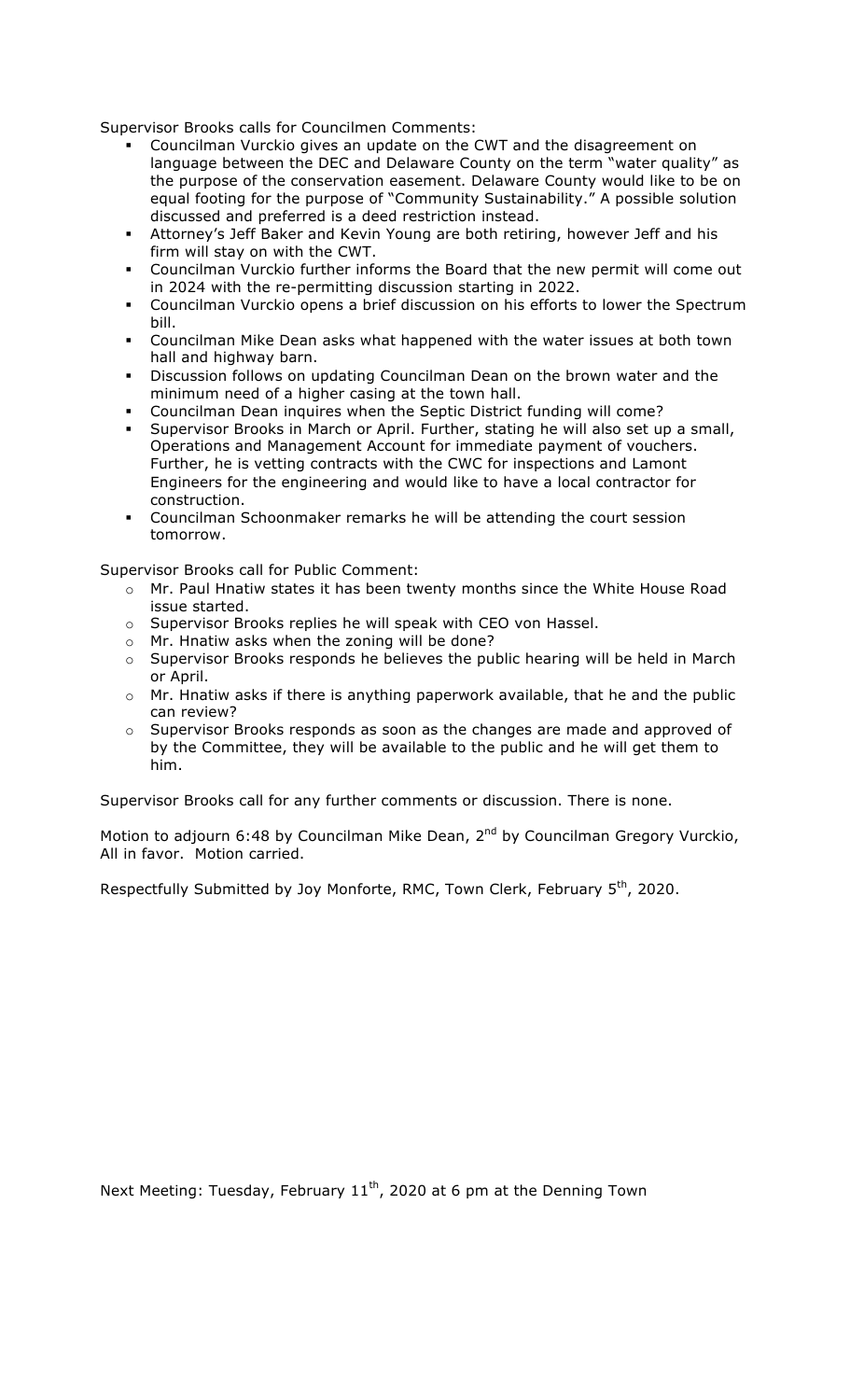## Town of Denning – Town Business Meeting

Meeting held on Tuesday, February  $11<sup>th</sup>$ , 2020 at the Denning Town Hall. Called to order at 6:03 p.m. by Supervisor David Brooks.

Present: Supervisor David Brooks Councilmen: Mike Dean, Paul Schoonmaker, Gregory Vurckio, and Kevin Smith. Highway Superintendent Dan Van Saders.

The Town Clerk Minute Book was signed prior to the commencement of the meeting.

The Town Clerk gave the Board members their copy of the agenda, and the Budget vs. Actual thru January 2020.

### Pledge of Allegiance

Highway Pre Pay Vouchers presented by Hwy Super. Van Saders. (see Warrant #2 Pre-Pay, voucher #3-9) Health Care Reimbursement Act A9060.8 \$2,500.00 MVP Healthcare, Inc. DA9060.8 \$11,275.81 Shelter Point Life A9055.8 \$125.00 Trust & Agency Acct. A9030.8 \$852.80, \$1,070.98, \$1,001.38. Ulster County Self Insurance DA9040.8 \$8,011.94 Whereupon a Motion to approve and pay Highway Pre Paid Vouchers was made by Councilman Gregory Vurckio, 2<sup>nd</sup> by Councilman Mike Dean. All in favor.

Highway Vouchers presented by Highway Superintendent Dan Van Saders. (see Warrant #2, voucher #2-24) Advance Auto Parts DA5130.4 \$55.17. All Gas & Welding A5130.4 \$114.81. Apalachee Da5142.4 \$5,870.53, \$5,834.54\$2,904.87. Arkel Motors DA5130.4 \$2,975.66. Buddenhagen's Ford, Inc. DA5130.4 \$1,668.11. Case Tire DA5130.4 \$2,049.80 Chemung Supply Corp.DA5130.4 \$1,118.52. Decker & Samuels DA5140.4 \$214.00. Fleet Pride DA5130.4 \$624.67. Home Depot Cr. Ser. DA5130.4 \$79.21. HO Penn DA5130.4 \$1,977.57. JD Industrial Supply DA5130.4 \$120.76 Liberty Trading Post DA5130.4 \$208.33 Mombaccus Excavating DA5142.4 \$2,589.60. T&T Sales DA5130.4 \$5,409.81. North East Parts Group DA5130.4 \$303.71. Prestige Towing & Recovery, Inc. DA5130.4 \$175.00 The Rental Center of Monticello DA5130.4 \$50.19 Truck Pro DA5130.4 \$150.00 Woods Repair DA5130.4 \$20.00 Zanetti's Service Co. DA5130.4 \$26.00 Whereupon a Motion to approve and pay Highway Fund vouchers was made by Councilman Mike Dean, 2<sup>nd</sup> by Councilman Kevin Smith. Motion carried 4 to 0.

- Supervisor Brooks asks Hwy. Super. Van Saders how everything is? • Hwy. Super. Van Saders replies they have had some repairs but all is
	- going well. • Councilman Vurckio inquires as to the coupling and status of it for the new backhoe.
	- Hwy. Super. Van Saders replies, HO Penn is going back to Wayne Roy and will swap out the knuckle.
	- Supervisor Brooks asks if he has the quote to refurbish the loader?
	- Hwy. Super. Van Saders replies, he is still waiting.
	- Hwy. Super. Van Saders explains the oil leak in the 550.

Supervisor Brooks asks if there is anything else for Hwy. Super. Van Saders? There is not.

Hwy. Super. Van Saders leaves as his portion of the meeting has concluded